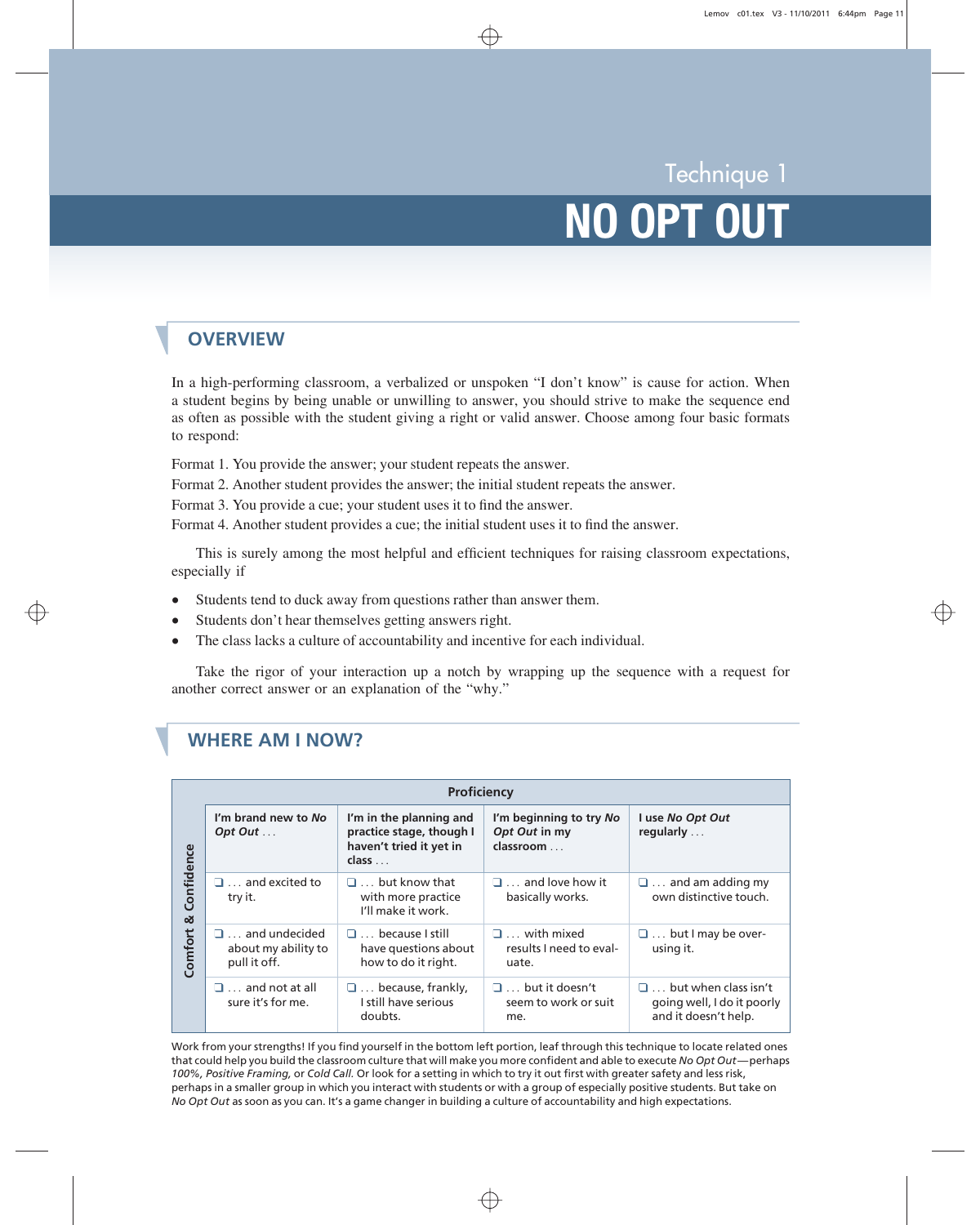### **ANALYZE THE CHAMPIONS**

22 **COLD CALL**

36 **100%**

38 **STRONG VOICE**

43 **POSITIVE FRAMING**

# **Clip 1. Teacher Shadell Noel, Grade K**

1. Which format(s) of *No Opt Out* is Ms. Noel using? Do you already use the same format(s) often and with ease?

View each video clip, ideally more than once, and answer the following questions. See the end of the technique for some possible answers.

- 2. What seems to be Kayla's attitude when she says, "I don't know"? What is it when she repeats the answer?
- 3. How do the other students seem to feel about the sequence and Kayla's answer?

## **Clip 2. Teacher Patrick Pastore, Grade 6**

1. Which format(s) of *No Opt Out* is Mr. Pastore using? Do you already use the same format(s) often and with ease?

# **Clip 9. Teacher Lauren Catlett, Grade 5**

- 1. Which format(s) is Ms. Catlett using? Do you already do the same?
- 2. What is Ms. Catlett's initial question? Where does the *No Opt Out* technique begin?
- 3. How many students does she go back to at the end for correct answers? Who and why?

### **EXPAND YOUR SKILLS AND REPERTOIRE**

An incorrect answer is not opting out. But saying "I don't know" in good faith or with impassivity *is* opting out. The goal of *No Opt Out* is that *the student will eventually state the answer,* even if that amounts to repeating an answer that you or another student supplied. Your goal should be to establish *No Opt Out* as the norm in your classroom, so that students will try to answer, knowing they will succeed with dignity even if they're not right the first time.

### *No Opt Out* **and** *Cold Call*

*No Opt Out* is especially useful in supporting *Cold Call* —selecting a student to answer without asking

### 22 **COLD CALL**

for hands. Teachers who use *No Opt Out* well often *Cold Call* effectively also. What do you think the connection might be? How might the techniques support each other?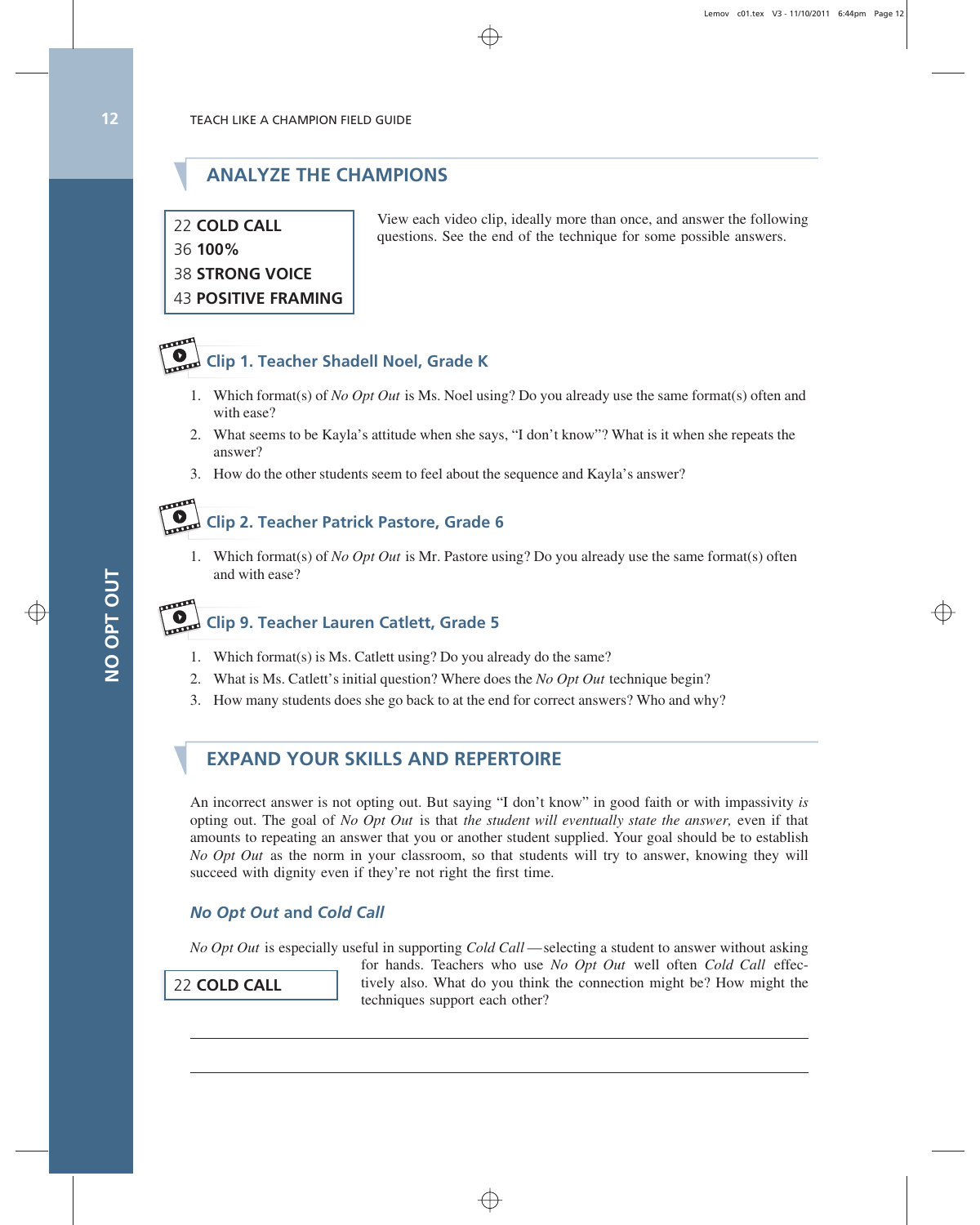#### **The Moment of ''I Don't Know''**

Have you already noticed moments when you've received silence or some form of "I don't know" and accepted that response? What keeps you from addressing the problem?

What simple language could you rehearse and use to indicate that you don't accept it and plan to come back to the student for an actual answer? Consider these examples and add some of your own:

"Take a little more time to speak your thoughts. I'll wait."

"Give it some more thought. I'll be back."

"Let's see how you might begin to answer. I'll come back to you shortly."

"We can work on this problem together. I'll bring it back to you in a moment."

#### **What Is an Answer?**

In order to take on opt-out responses, you need to have a clear idea of what kind of response is *not* opting out. In other words, what would be an acceptable attempt at responding? One solution is the "However/Best" approach. In it, a student can say, "I don't know" if it's followed by the word "however" and his best try, as in "I don't know; however, I think I need to multiply here."

Try scripting a few "However/Best" phrases that you could model for your students:

| . .           |  |
|---------------|--|
|               |  |
|               |  |
|               |  |
| ⌒<br><u>.</u> |  |

You can always repeat the question in case it wasn't heard or understood. *Format Matters* suggests several criteria you can request the student to follow before you conclude

he is opting out, including audibility and complete sentence format. When a student is opting out by mumbling, you can comment,

4 **FORMAT MATTERS**

"John, please speak up so everyone can hear. I'll repeat the question *...* "

"I didn't catch that. Can you say it again more loudly and at a little more length? Say it as a complete sentence. The question I'm asking is *...* "

"I'll accept that you don't know all of it if you follow that statement by summarizing what you *do* know. Try it again."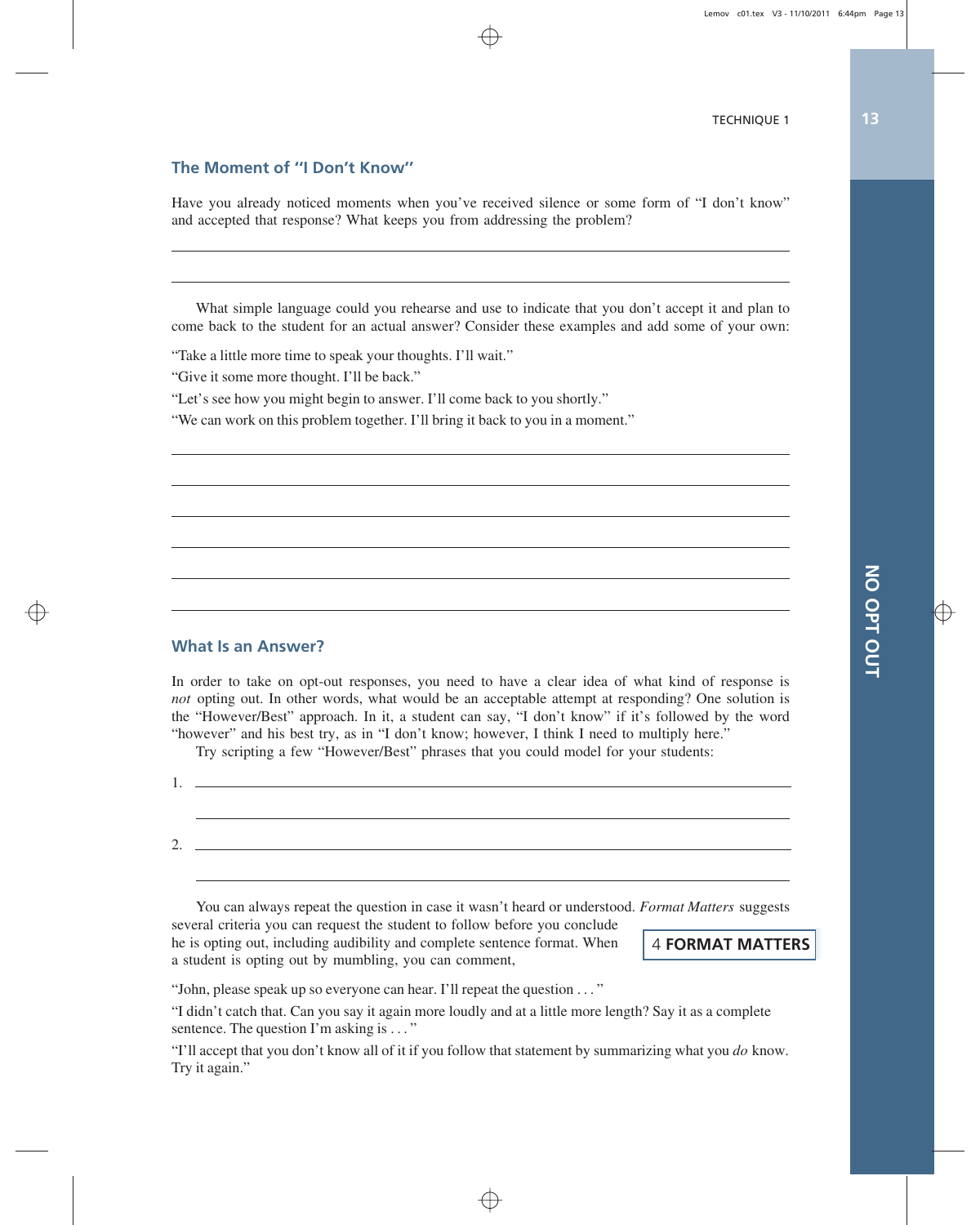#### **14** TEACH LIKE A CHAMPION FIELD GUIDE

Try writing two similar responses that would fit your style and grade level of students:

| ∍<br><u>.</u> |  |  |  |
|---------------|--|--|--|
|               |  |  |  |

Rehearse them by speaking them aloud, preferably to a peer or colleague. What did you learn from speaking them aloud? Did you make any changes or adaptations?

Rather than remaining silent or saying they don't know, students may also try to opt out using

#### 2 **RIGHT IS RIGHT**

strategies mentioned in *Right Is Right*: they may "answer" some question other than the one you asked. In that case, stick with them with a response like this:

"Delia, I'd like you to focus on the question I've asked. My question right now is *...* "

Try writing and speaking two similar responses that would fit your style and grade level of students:

| ⌒<br>∼. |  |
|---------|--|
|         |  |

Rehearse these as well. Or go back and rehearse several prompts that would request that the student answer the question you asked and do so in the correct format. Did you make any changes after speaking them aloud?

#### **Start Simple**

When students aren't used to the discipline of *No Opt Out*, start out with questions that have one clear, correct answer and can be answered in a *single sentence*:

"What did you get for problem 24? Paula?"

"What phrase shows that Hemingway's old man is tired? Anna?"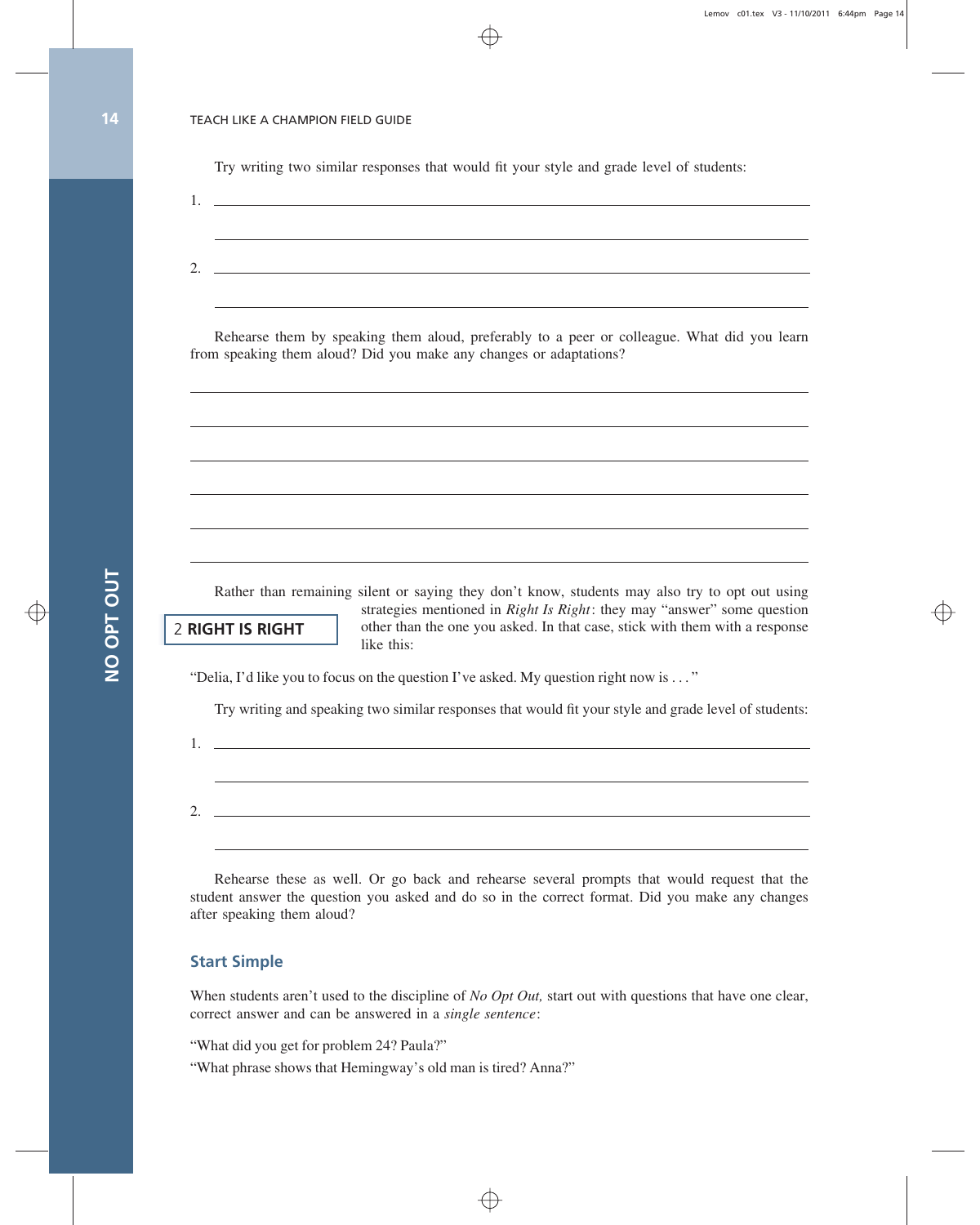What are two other ways to get students used to *No Opt Out* by starting simple?

| Ι.             | <u> 1990 - Jan Salaman Salaman (j. 1980)</u> |  |
|----------------|----------------------------------------------|--|
|                |                                              |  |
|                |                                              |  |
| ∍<br><u>L.</u> |                                              |  |
|                |                                              |  |

#### **Supplying Answers or Cues**

*The goal of* No Opt Out *is to get the student to answer.* One way to get him to do so is to get the answer from another student (or supply it yourself) and have the first student repeat the answer. This does train him to know that he can't opt out, and it helps him keep his mind on the lesson and listen to what other students are saying. So you can turn to another student and ask,

"How would *you* answer that, Yolanda?"

But often better is to arrange some cue (a precise and intentional clue that helps students recall critical information), especially by asking a question of another student. By *Cold Calling* on that student as well, you signal all students to regard themselves as potential call-ons for assistance.

Perhaps the best kind of cue is one that calls attention to a resource that a student has overlooked, such as

- *The place where the answer can be found.* "Who can tell James where he could find the answer?" This is especially useful in reading classes.
- *The step in a process that's required.* "Who can tell James what the first thing he should do is?"

A cue can also directly simplify the question in some helpful way, such as by supplying another name for a term that the student may not know:

"Who can tell us what *synchronous* means in this question?"

As a fallback, you can also provide a cue yourself:

"By synchronous, I mean two things occurring simultaneously—at the same time."

"Let's all look at the top of page 25. James, what do you see there?"

"There's some useful information on the board. James, what looks useful there?"

"Let's all look at our notes from yesterday."

#### **Adding Rigor**

Think how you might add rigor after a successful sequence of *No Opt Out.* One way is to ask a follow-up question (see *Stretch It*) that lets the student show himself and others what he can do.

Phrases such as "Good, let's try a harder one," "Good, now give me another example," or "Good, can you tell me why?" are important for older students who will want to show that they can do more than repeat

3 **STRETCH IT**

an answer. Add several more questions that add rigor in language appropriate to your students and subject.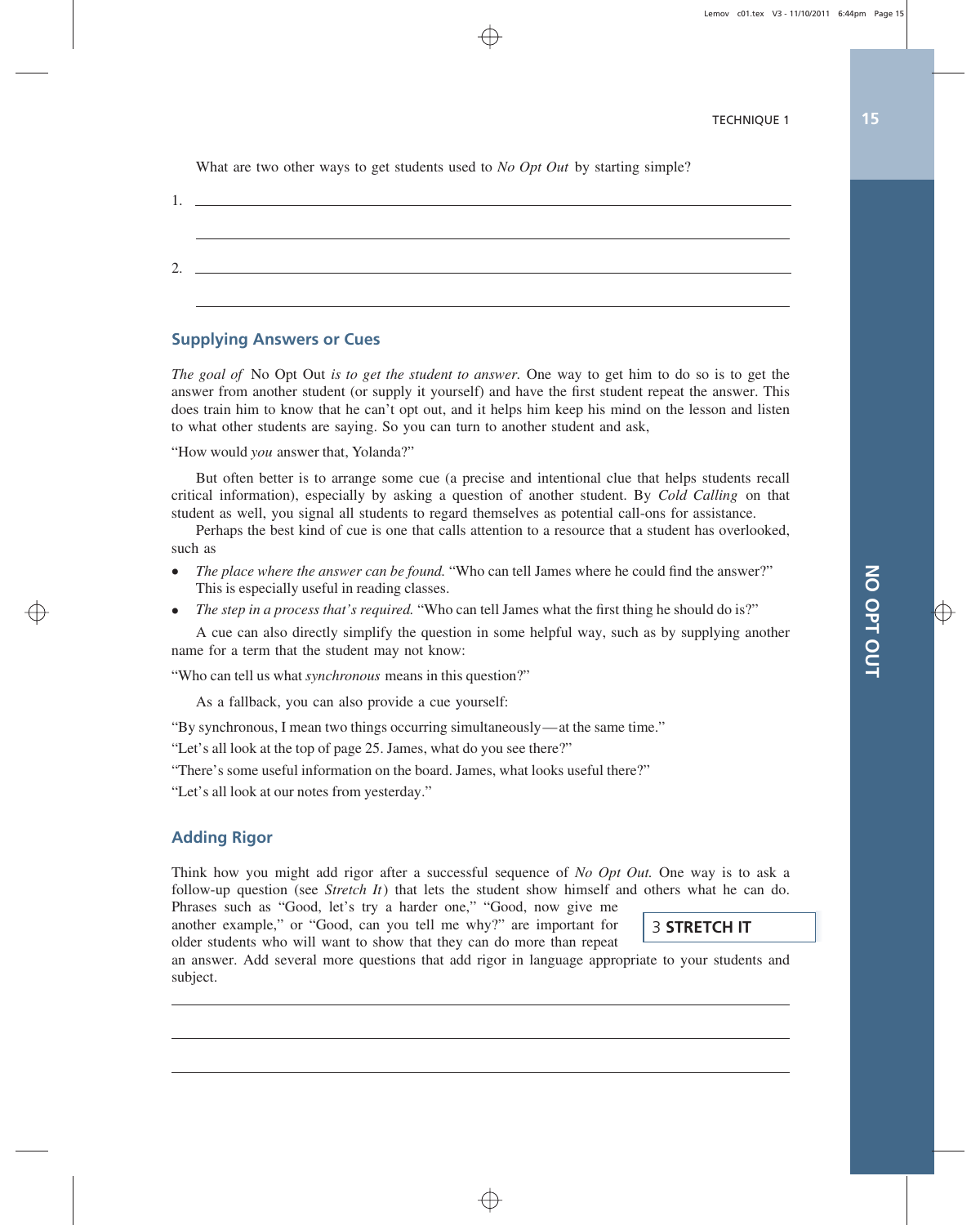#### **Negative Reactions**

In some classrooms, a student may be inclined to react negatively to being called on, or mock or laugh at another student who can't answer the question. Prevent this by teaching students how to react before it happens for real. See the "rollout" ideas in the "Try *No Opt Out* in the Classroom" section. As part of rollout, you can ask students how they should react. Give them a clear model of what it should look like, role-play it, and practice it with simulated examples.

42 **NO WARNINGS**

Once a student does react with clear disobedience, however, tackle the behavior with a consequence as described in *No Warnings.*

### **PRACTICE WITH STUDY GROUP OR PARTNERS**

Revisit the individual work you did in the previous section to share and compare your responses and see other options.

### **Why Students May Try to Opt Out**

1. Brainstorm as many possible reasons as you can for why students might be unable to answer a given question in your classes. You might think about reasons students may not know the answer, reasons they may know the answer but not want to say it, or reasons they don't want to hazard a guess.

### 47 **EMOTIONAL CONSTANCY** 49 **NORMALIZE ERROR**

. 2. In most cases, you won't know what is causing a student to opt out, but when you do, discuss how that cause should affect your tone and manner in responding.

3. Pairing off, ask a simple question (for example, What's 3 plus 5?) and have the partner opt out in a way that reflects the various motivations the group identified. Practice responding to each.

#### *No Opt Out* **Role Play**

Practice the *No Opt Out* techniques with two other people. Start simply. Rotate roles before moving on to the two variations here. Listen for how your tone and body language change so that you can find versions of each format that are natural to you.

The roles are *Teacher, Student A,* and *Student Z.* Here is the basic sequence:

- 1. *Teacher* asks *Student A* a simple question. ("What's 3 plus 5?")
- 2. Unable to answer, *Student A* responds in a way that suggests genuine effort.
- 3. *Teacher* asks *Student Z* to provide a correct answer.
- 4. *Student Z* answers directly and correctly.
- 5. *Teacher* returns to *Student A* for repetition of correct answer.
- 6. *Student A* answers correctly.
- 7. *Teacher* acknowledges correct answer.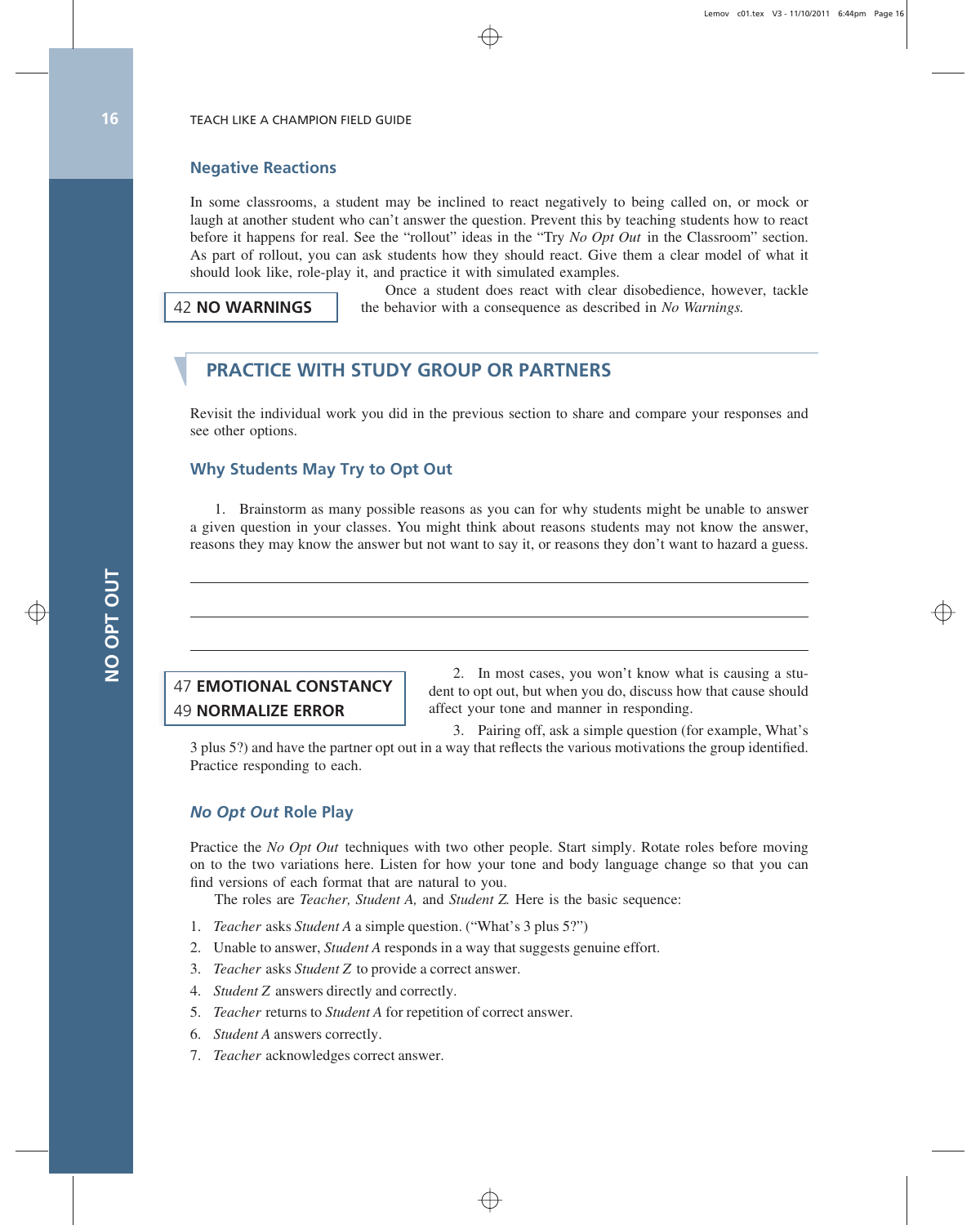Practice this way to *Normalize Error* so that it makes *Student A* 49 **NORMALIZE ERROR** feel as though getting it wrong and then getting it right are a normal part of school. Record your observations.

#### **Variation 1**

- 1. *Teacher:* Follow the basic sequence several times, but notice differences in your own tone and manner of response when *Student A* responds as follows.
- 2. *Student A* says "I don't know" negatively, challengingly, indifferently.
- 3. *Student Z* answers directly and correctly.

*Teacher:* What was more or less effective about your choices of tone and manner?

Reflection: How did your response change when *Student A* was negative, challenging, sarcastic? What were the two most effective things that members of the group did?

#### **Variation 2**

*Teacher:* Follow a similar pattern, but now also try formats 3 and 4.

Format 3: You provide a cue; your *Student* uses it to find the answer.

Format 4: Another *Student* provides a cue; the initial *Student* uses it to find the answer.

*Students:* Start out with relatively cooperative responses. As the *Teacher* gets more comfortable, become a little more challenging.

Reflection: What actions or phrases were effective in this situation?

What useful feedback did you get from this group work? What else did you learn? What parts of this were particularly challenging that you'd like to plan for or practice more?

### **TRY** *NO OPT OUT* **IN THE CLASSROOM**

Basketball coach Bobby Knight would say, "Everyone has the will to win; only some people have the will to prepare to win." Remember, you won't get it right the first time. You will master this on the tenth or fifteenth try!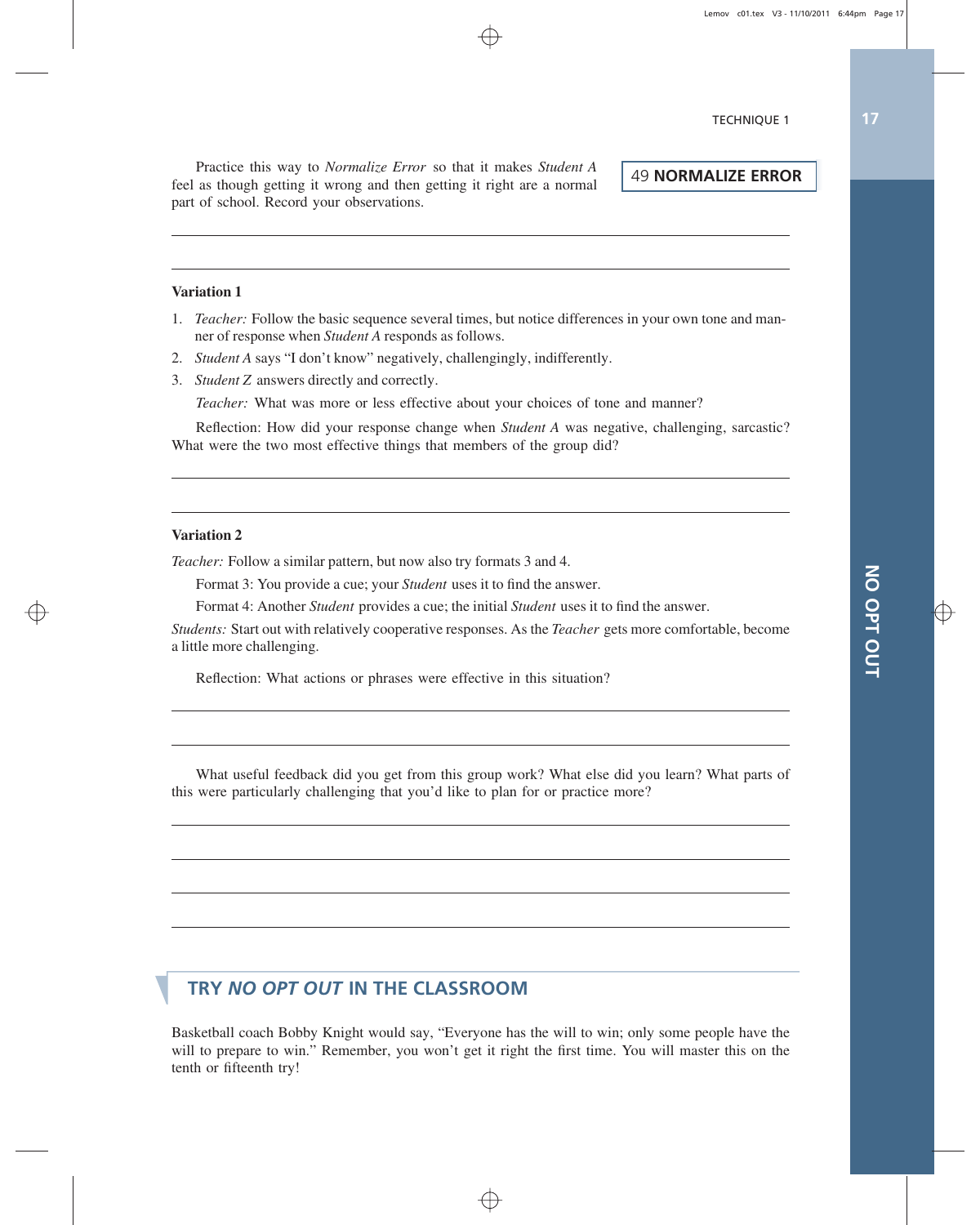1. A "rollout speech" tells your students in advance that you're going to use a technique and explain why and how they should respond. By rolling out the technique, you head off any potentially awkward misunderstandings and publicly commit yourself to trying it. Then you have to follow through! Draft your rollout speech for *No Opt Out.* (You may recall the video of Colleen Driggs's *Cold Call* rollout speech in *Teach Like A Champion*; rewatching it now may help you draft a similar one for *No Opt Out*.) Try to frame things as positively as you can. You might address

## 43 **POSITIVE FRAMING** 48 **EXPLAIN EVERYTHING**

#### 49 **NORMALIZE ERROR**

- . What will happen when you use *No Opt Out*
- How students should respond
- What will be tricky about it
- What it will be like over time as they get used to it
- Why you are doing this

2. While you are learning the basics, anticipate *No Opt Out* moments in your lesson plan. Working with a partner if you can, script three questions into your lesson plan that you think students might

**EXEMBLE 6 BEGIN WITH THE END** struggle with and require *No Opt Out* help on. Write out the responses you anticipate and how you'd respond. Your answers can include what students say or what they do (if their actions speak as much as their words).

### 22 **COLD CALL**

3. Revisit your thoughts in "Why Students May Try to Opt Out." Draft a *No Opt Out* response for each reason you identified. Practice saying it aloud five times.

. you teach. 4. After class, go back to the lesson plan and write what you want to pay attention to next time

5. In future sessions, continue to focus *No Opt Out* on questions with relatively clear-cut answers. As you improve, script and try more open-ended questions. Practice until the format is a comfortable part of your style.

#### 25 **WAIT TIME**

. 6. One of the reasons students might opt out is that they haven't had enough thinking or processing time. How could you remind yourself to leave sufficient *Wait Time*?

### **TROUBLE-SHOOT**

#### **Steady On**

You may need to fight the temptation to let students opt out—or to slide to the simplest format (providing the answer yourself). Think about what you can learn from Mr. Harris in this example. How does he avoid these temptations? What's the message he sends to Jalon and the rest of the class?

Mr. Harris *Cold Calls* Jalon with a question about something the class covered yesterday. Jalon says truthfully, "I don't know. I wasn't here."

In response, Mr. Harris

- Acknowledges that Jalon was absent
- Says he will ask someone else
- Forewarns Jalon to expect to be called on to answer again in a moment because Jalon needs to be able to move forward today
- Asks another student
- Returns to Jalon for the correct answer
- Provides cueing to Jalon as needed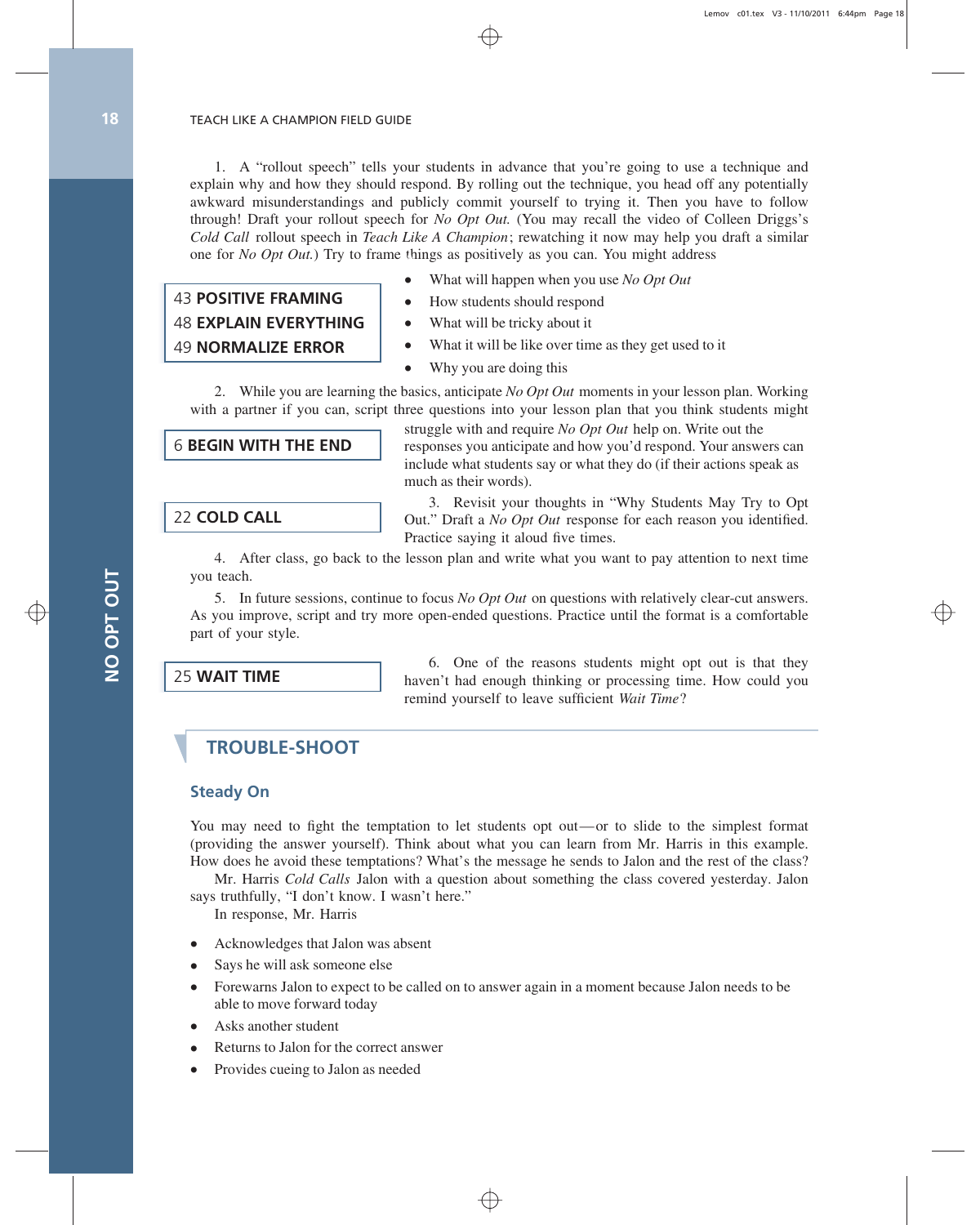### **Other Challenges**

Ultimately, you'll learn *No Opt Out* by practice supported by planning and frequent referral back to the basics, rather than by trying to memorize situations and how to respond. But these suggestions might be useful. Discover and add your own.

| <b>Possible Solutions</b><br><b>Possible Challenge</b>                                                                   |                                                                                                                                                                                                                                                                                                                                                                                          |  |  |
|--------------------------------------------------------------------------------------------------------------------------|------------------------------------------------------------------------------------------------------------------------------------------------------------------------------------------------------------------------------------------------------------------------------------------------------------------------------------------------------------------------------------------|--|--|
| No Opt Out slows me<br>down, and we don't<br>get everything done.                                                        | True. Balance using No Opt Out against the need to keep<br>momentum going. Focus No Opt Out most on questions closest to<br>the session's main learning objective.<br>The earlier in the year that No Opt Out<br><b>6 BEGIN WITH THE END</b><br>becomes the norm, the less students will<br>slow things down by trying to opt out. In<br>the long run, you will have more time to teach. |  |  |
| I call on another<br>student for the<br>answer, but she<br>doesn't know it.                                              | Give that student a clue to find the answer.<br>Give the answer and have both students repeat it together for the<br>class. Or have the whole class repeat it using Call and Response.<br>Remember, you are building culture.                                                                                                                                                            |  |  |
| I call on a student to<br>give a cue, but he does<br>not know how to give<br>it and wants to give<br>the answer instead. | Say, "When I ask you for a cue, I am not asking you to answer. The<br>difference is important, and I expect you to pay attention to it."<br>Then (1) ask him to provide the cue he could have provided after<br>the fact, or (2) for the very next question, call on the helper student<br>to provide a cue before you ask for someone to answer the next<br>problem.                    |  |  |
| I ask a question that<br>no one can answer.                                                                              | Did they hear it?<br>Were you sure there was a right answer? Were you sure of exactly<br>what it was?<br>Have you used Wait Time well?<br><b>25 WAIT TIME</b><br>Was there a more effective cue you could<br>have used? (Ask a peer to suggest some!)<br>Was the question appropriate to the moment? Was it clear? If not,<br>say, "Let me ask a better question for now."               |  |  |
| The initial student<br>resists repeating the<br>answer out of<br>embarrassment,<br>shame, and so on.                     | Build culture. Say, "Thank you, Jeremy. It's great you struggled the<br>first time around. It helped us all see this is challenging. Say the<br>answer now to solidify." Or "Thank you, Jeremy. I'm proud of you<br>for persevering."                                                                                                                                                    |  |  |
| The other students<br>grow impatient<br>waiting for someone<br>to get to the right<br>answer.                            | Stop the lesson. Teach your class how to respond. "Just a second.<br>Kareemah is doing what we'll all be doing at some point in this<br>class, working hard towards getting it right. I'll expect you to show<br>your support just as she'll show it to you. That means silence,<br>tracking, and a supportive expression on your face."                                                 |  |  |
|                                                                                                                          |                                                                                                                                                                                                                                                                                                                                                                                          |  |  |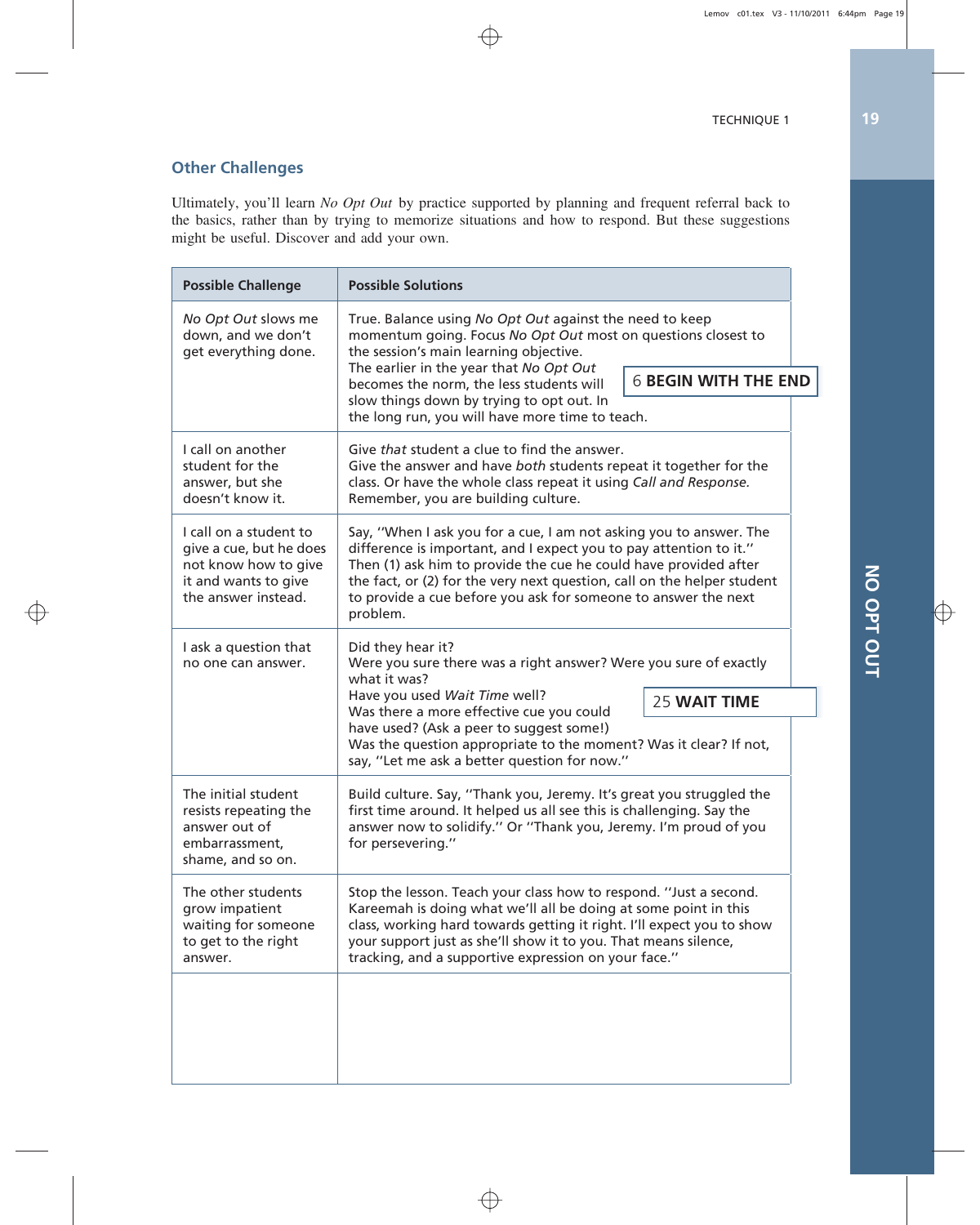### **BE CREATIVE**

Grade 1 teacher Sultana Noormuhammad devised a routine that allows students to call on other students for either a cue or an answer (within a limiting countdown of time). Usually she frames a question for the "helper student" in a way that elicits a cue, thus putting cognitive work back on the initial student.

### **SUSTAIN YOUR PROGRESS**

1. Using feedback from your study group or other peers, and reviewing your own lesson notes and observations, monitor your progress on *No Opt Out.*

| <b>Date</b> | <b>Attempt to Opt Out</b> | <b>What I Did or Could Have Done</b> |
|-------------|---------------------------|--------------------------------------|
|             |                           |                                      |
|             |                           |                                      |
|             |                           |                                      |
|             |                           |                                      |
|             |                           |                                      |
|             |                           |                                      |
|             |                           |                                      |
|             |                           |                                      |
|             |                           |                                      |
|             |                           |                                      |
|             |                           |                                      |
|             |                           |                                      |
|             |                           |                                      |
|             |                           |                                      |
|             |                           |                                      |
|             |                           |                                      |
|             |                           |                                      |
|             |                           |                                      |

2. Revisit "Where Am I Now?" Are you ready to build out to some other new technique?